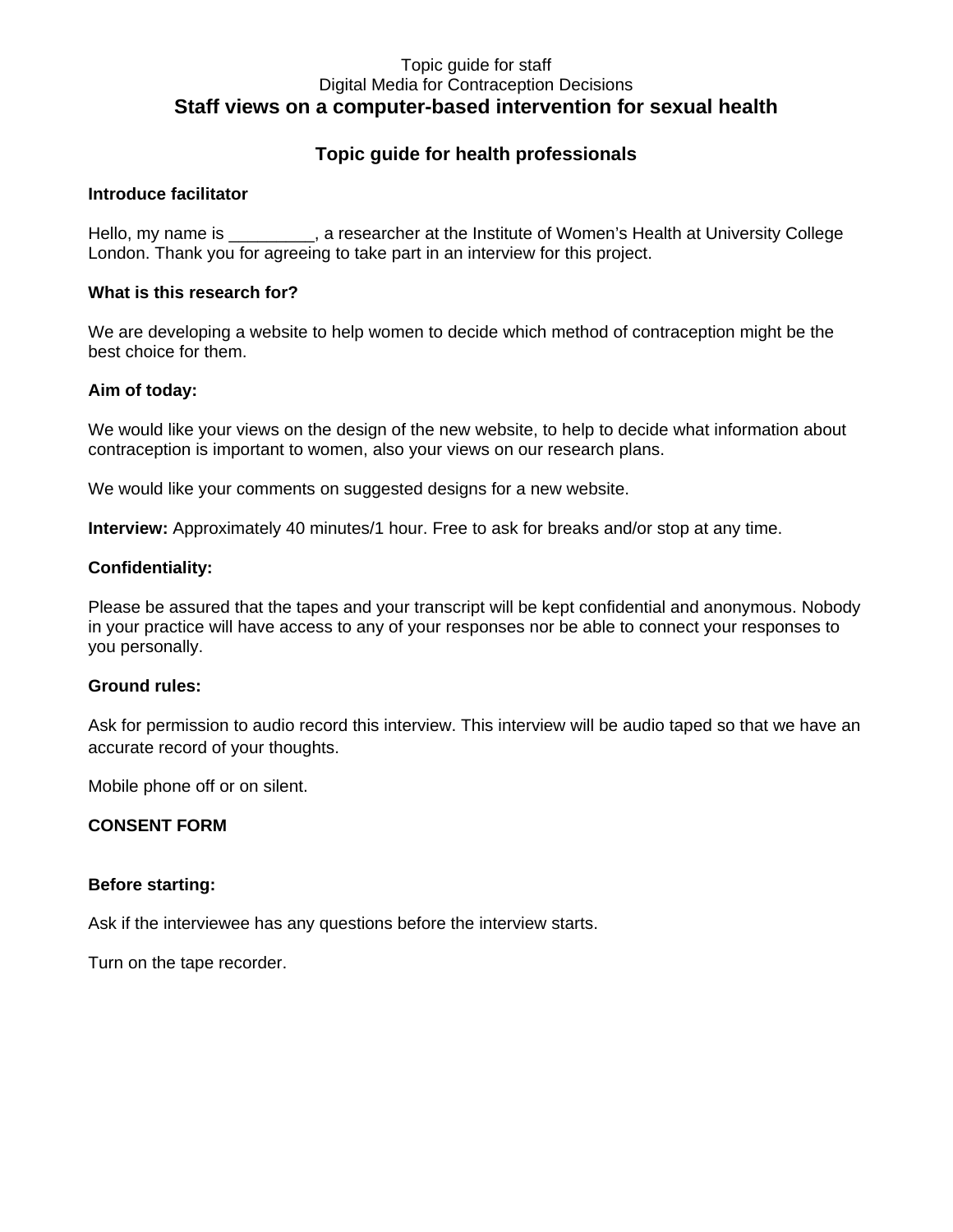#### Topic guide for staff Digital Media for Contraception Decisions **1. General – Role within organisation**

#### **Could you please describe your role within your clinic/service/practice/pharmacy?** [promt: Title/role, how much patient contact do you have, do you see women who come in for contraception? If so, how often?]

# **2. Beliefs, views and experiences of different methods**

**What do you think is important to women who use your services? How important do you think contraception is to women in your clinic/service/practice/ pharmacy?** [prompt – explore why]

**How much/what do women know about each method?**  [prompt – explore this with each of the 9 methods]

**Are some methods more popular than others?** 

[promt: Explore why with each method]

# **3. Decision-making**

### **What kind of decision making do you think women have while thinking about/choosing contraceptives?**

### **-What puts women off a particular method?**

[prompt: Explore barriers/facilitators with each method] [prompt: Explore myths and misconceptions (hormones, cancer, infertility, abortion, stroke, protection against STIs etc), How important are these myths and misconception, Are some more common than others?] [prompt: Explore partner's views] [prompt: Explore culture/Religious background]

-**What do you think would encourage women to use to a particular method?** [prompt: Explore this with each method, explore if dispelling myths and misconceptions is important, explore if partner's view are important]

**When, where, why and how do you think women access information on contraceptives?** [prompt – their friends, parents, school, clinics, online]

**Before we move on to the next set of questions, is there anything else you would like to add in regards to women's beliefs, views, experiences or the decision-making process of choosing contraception that I haven't asked?**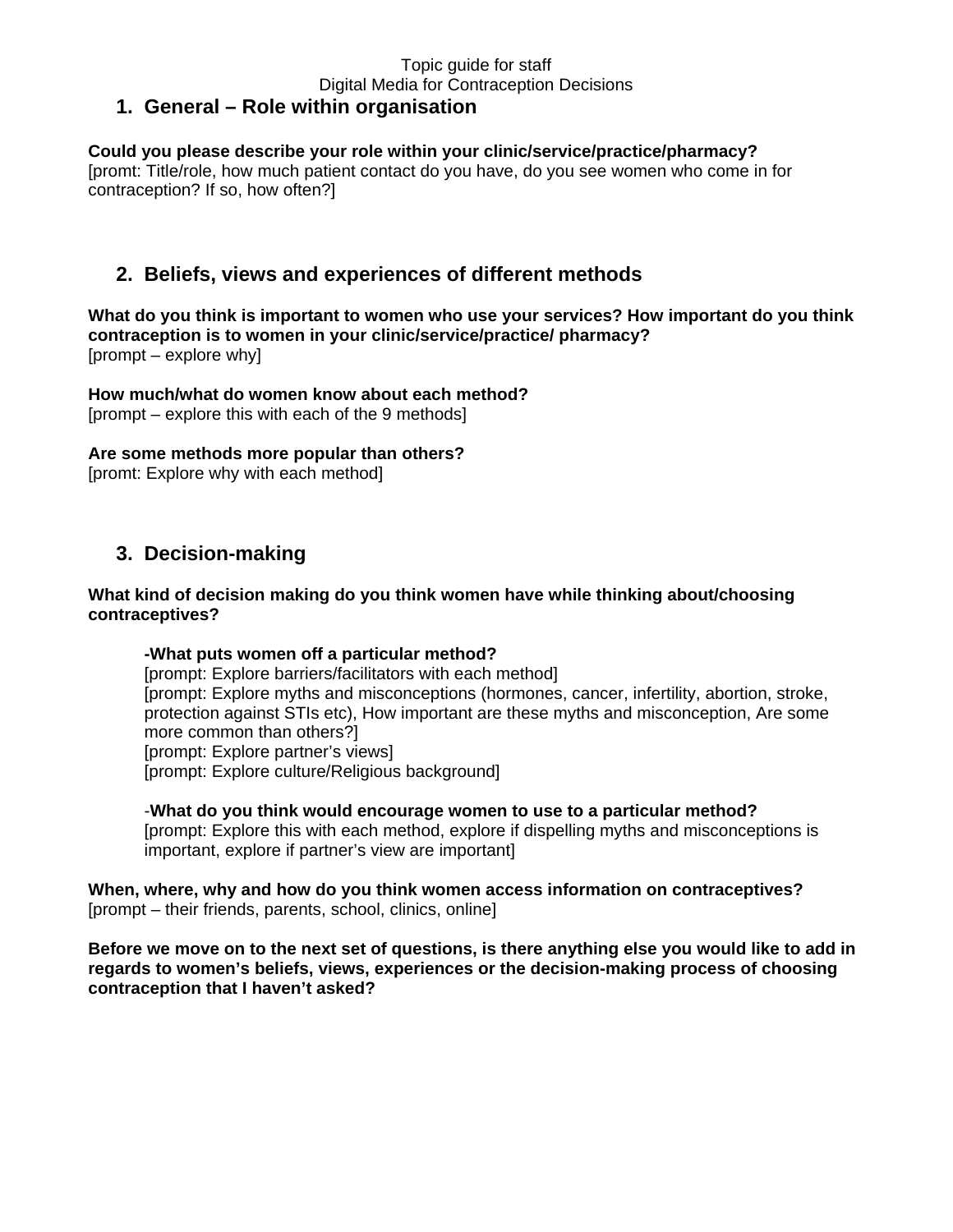#### Topic guide for staff Digital Media for Contraception Decisions

# **4. Developing the intervention**

### **Do you know of any online tools for choosing contraception?**

[Prompt: If yes, what do you like or not like, and why]

[Prompt: Have you come across the 'My contraception tool?' If yes, explore what is helpful or unhelpful/outdated]

### **How could our intervention support and aid your appointments/consultations?**

[prompt: explore what features a new tool could have, would you like to see more information about each contraceptive method? If so, what information would be helpful (side-effects, who can use the method, dispelling myths and misconceptions, etc.) How should we present the information (videos, text, other)?]

### **Do you have any ideas for the design and content of our intervention?**

[prompt: Videos of women using each method, games, quizzes, fact sheets, FAQs, scenarios, cartoons, etc.]

[prompt: Ideas for colour scheme, font, level of English, NHS or UCL logo to establish credibility]

### **How should we make our intervention interactive?**

### **Should the intervention be targeted?**

[prompt: Age groups, culture/religious background, more/less information based on literacy]

### **Are there any important messages or facts that you think should be included?**

[prompt: How to use each contraceptive method, protection against STIs, what sexual acts lead to pregnancy, love/trust in relationships, partner's views, what goes on during appointments]

### **If our intervention had an option to have a print-out of results to keep or discuss with a doctor or a nurse, would this be helpful to you?**

[prompt: If yes, explore what should be included on the print-out]

### **Would anything worry you about this intervention? If so, what would reassure you?**

**Before we move on to the next set of questions, is there anything else you would like to add in regards to developing this intervention?**

# **5. Accessing the intervention**

### **How do you think the intervention should be accessed?**

[prompt: Touch-screen on a laptop/tablet in clinic, Website to be freely accessible at any time Before an appointment; after an appointment?]

**Where do you think a laptop/tablet should be put in your clinic/service/pharmacy?**  (e.g. side room, waiting room?)

### **Before we move on to the next set of questions, is there anything else you would like to add in regards accessing this intervention?**